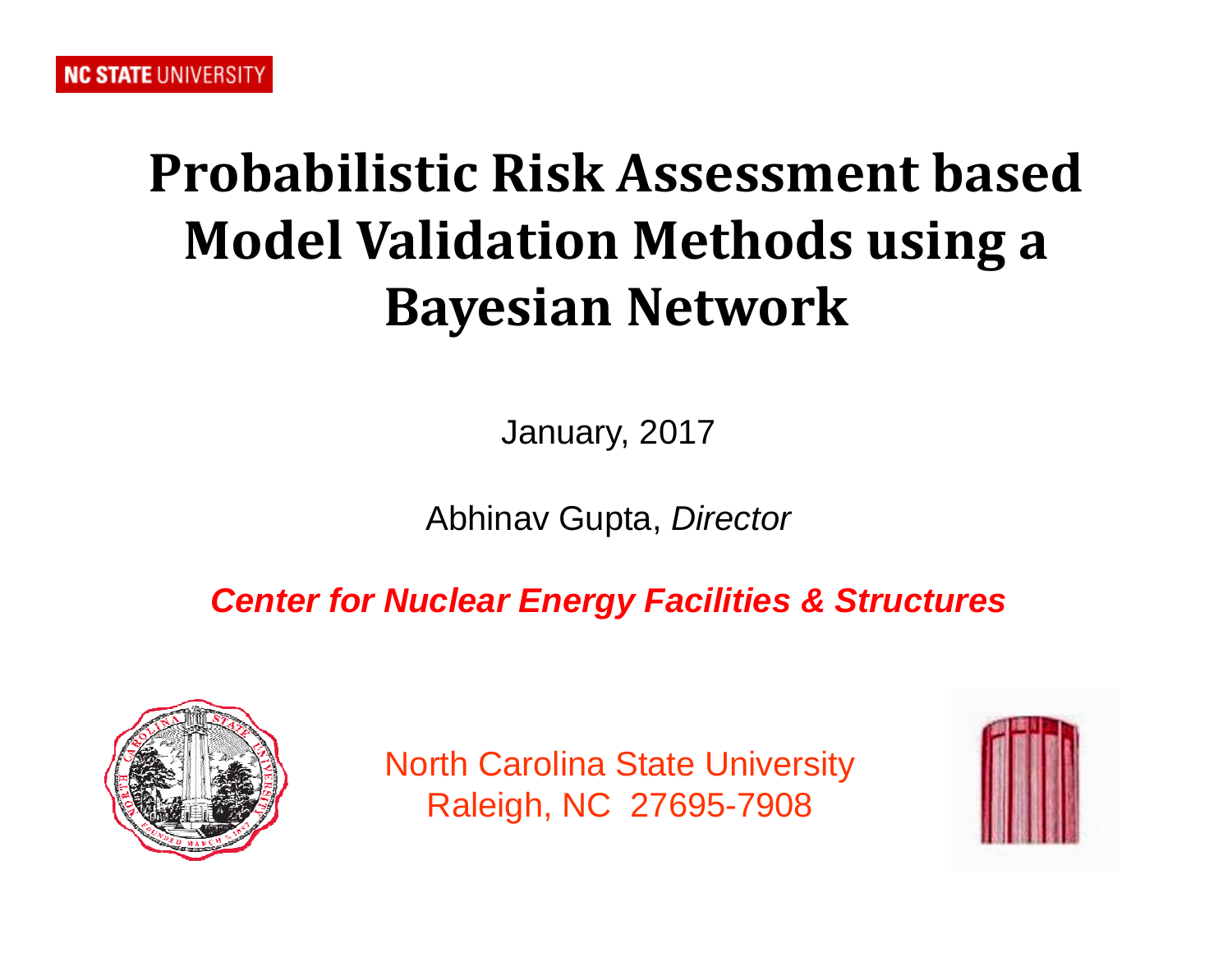### **Motivation**

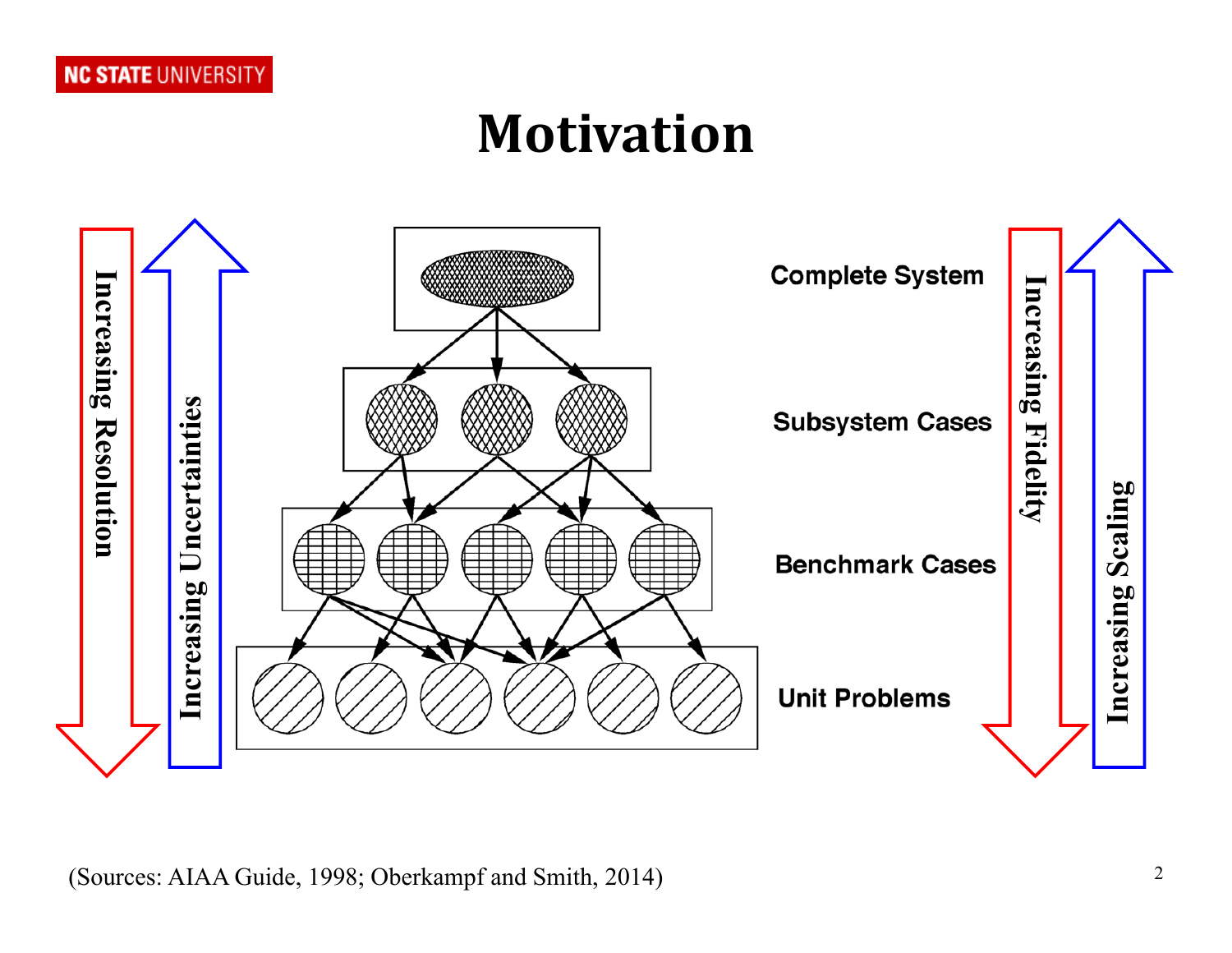# **Background**

- • Current model validation metrics:
	- **Visual graphical comparison**
	- **Mean value:** Coleman and Stern (1997); Sprague and Geers (1999); Oberkampf and Trucano (2000); Easterling (2001); Oberkampf and Barone (2006)
	- **Classical Hypothesis testing:** Hills and Trucano (2002); Dowding and Rutherford (2003); Chen et al. (2004); Hills (2006)
	- **Bayesian Hypothesis testing:** Kennedy and O'Hagan (2001); Zhang and Mahadevan (2003); O'Hagan (2006); Bayarri et al. (2007); Chen et al. (2008); Babuška et al. (2008); Rebba and Mahadevan (2008)
	- **Probability distribution, CDF:** Ferson et al. (2008); Ferson and Oberkampf (2009); Roy and Oberkampf (2011); Voyles and Roy (2015)
- $\bullet$  Inference in system-level validation metrics:
	- **A building block or hierarchical approach:** AIAA Guide (1998); Hasselman et al. (2002); Bayarri et al. (2005); Korb et al. (2013)
	- **Bayesian network:** Mahadevan and Rebba (2005); Rebba and Mahadevan (2006); Jiang and Mahadevan (2007)
- • Limitations:
	- Still needs quantitative validation metric under uncertain nature
	- Mostly limited to mathematically defined system-level model
	- Cannot identify the critical componen<sup>t</sup>
	- No basis for effectively improving system-level simulation model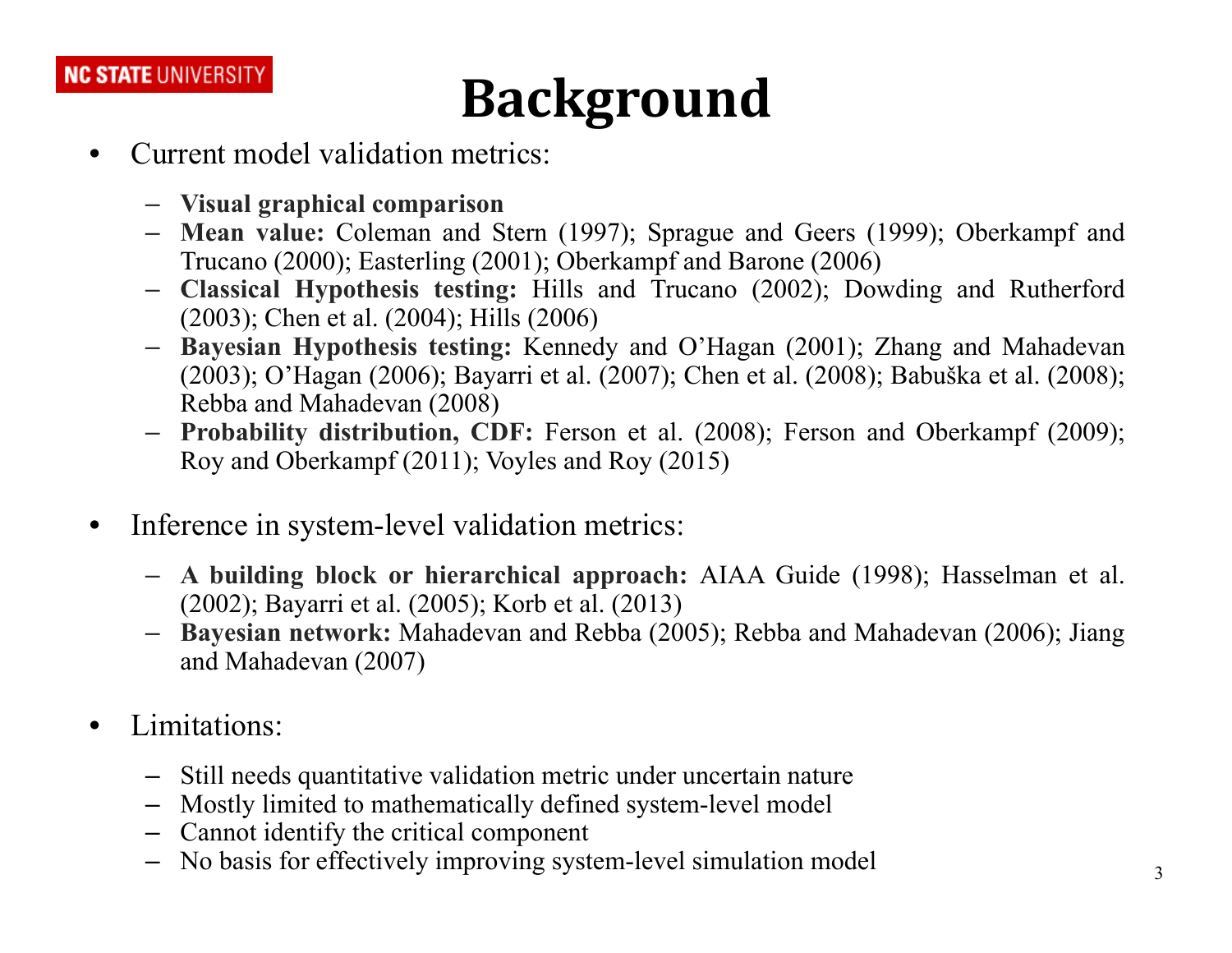# **Objective**

- Develop <sup>a</sup> novel method to quantitatively assess <sup>a</sup> system-level simulation model based on component-level validation information and effectively improve simulation model in performance perspective.
- **BN based PRA**: identify critical scenario and accordingly pick out important component.
- $\bullet$  **Concept of Overlapping Coefficient (OC)**: specify quantitative validation metric ( $0 \sim 100\%$ ) under uncertain nature.
- **Bayesian updating**: incorporate newly observed data.
- $\bullet$  **Response surface**: establish the unknown relation between lowlevel and upper-level data.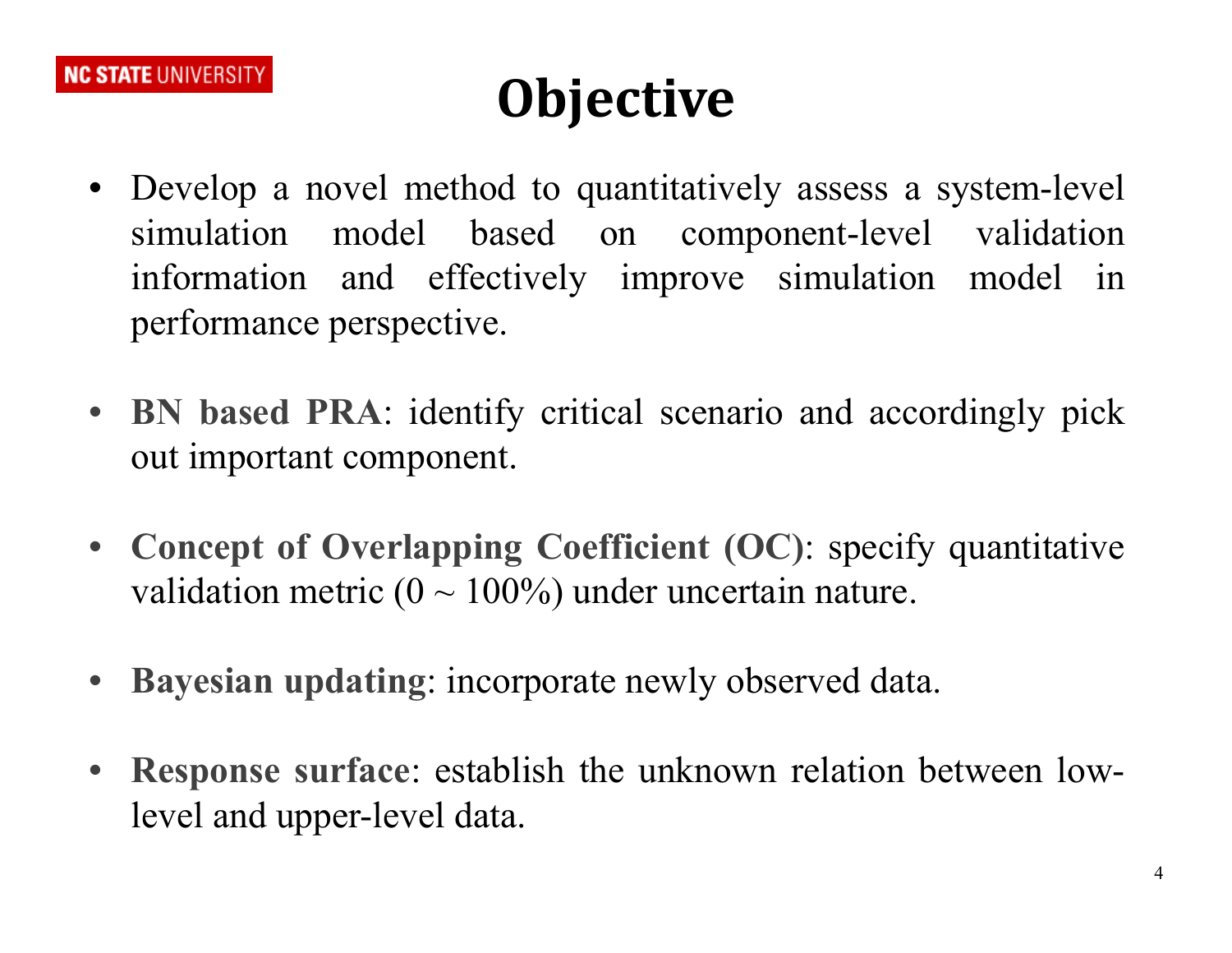# **OC for Model Validation**



Response quantities are represented as distributions in simulation and experimental data because of uncertainties.

**"Shaded Area"** so called *Overlap Coefficient* (OC) can represen<sup>t</sup> the accuracy of simulation model compared to experimental data.

*OC* is in 0 to1 range. "1" means perfect match.

**NC STATE UNIVERSITY**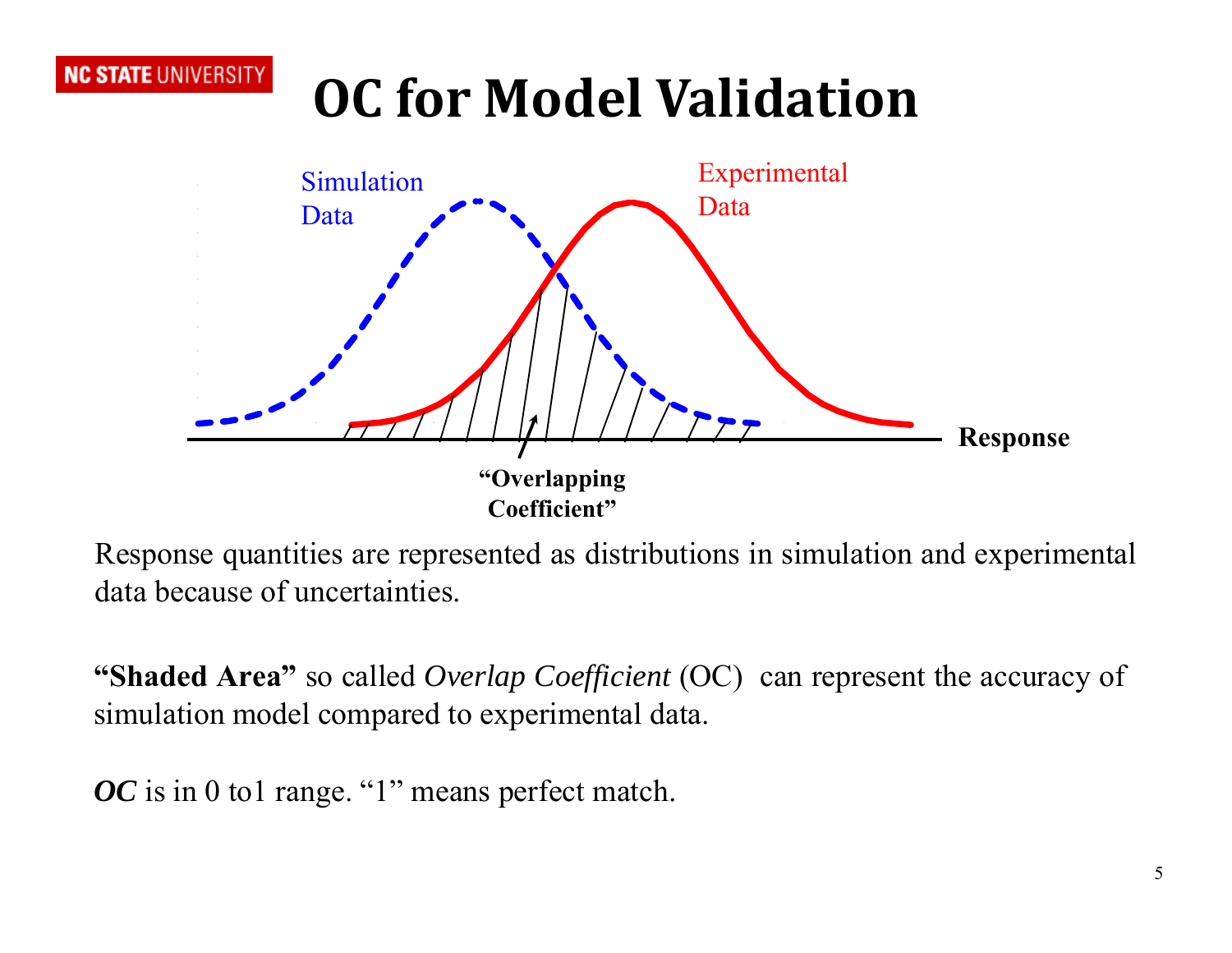#### **Conceptual Process**

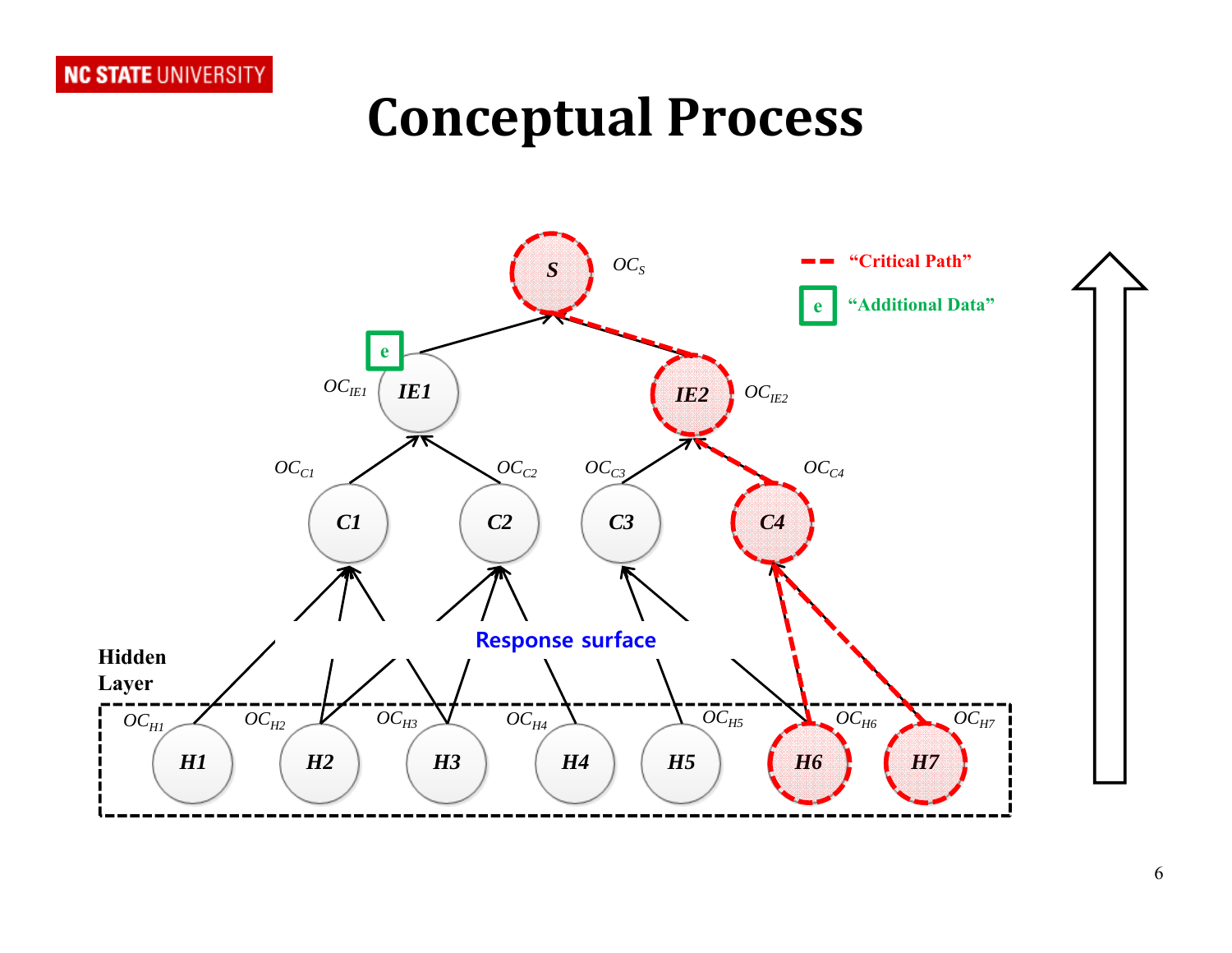# **Proposed Method: Flowchart**

**NC STATE UNIVERSITY** 

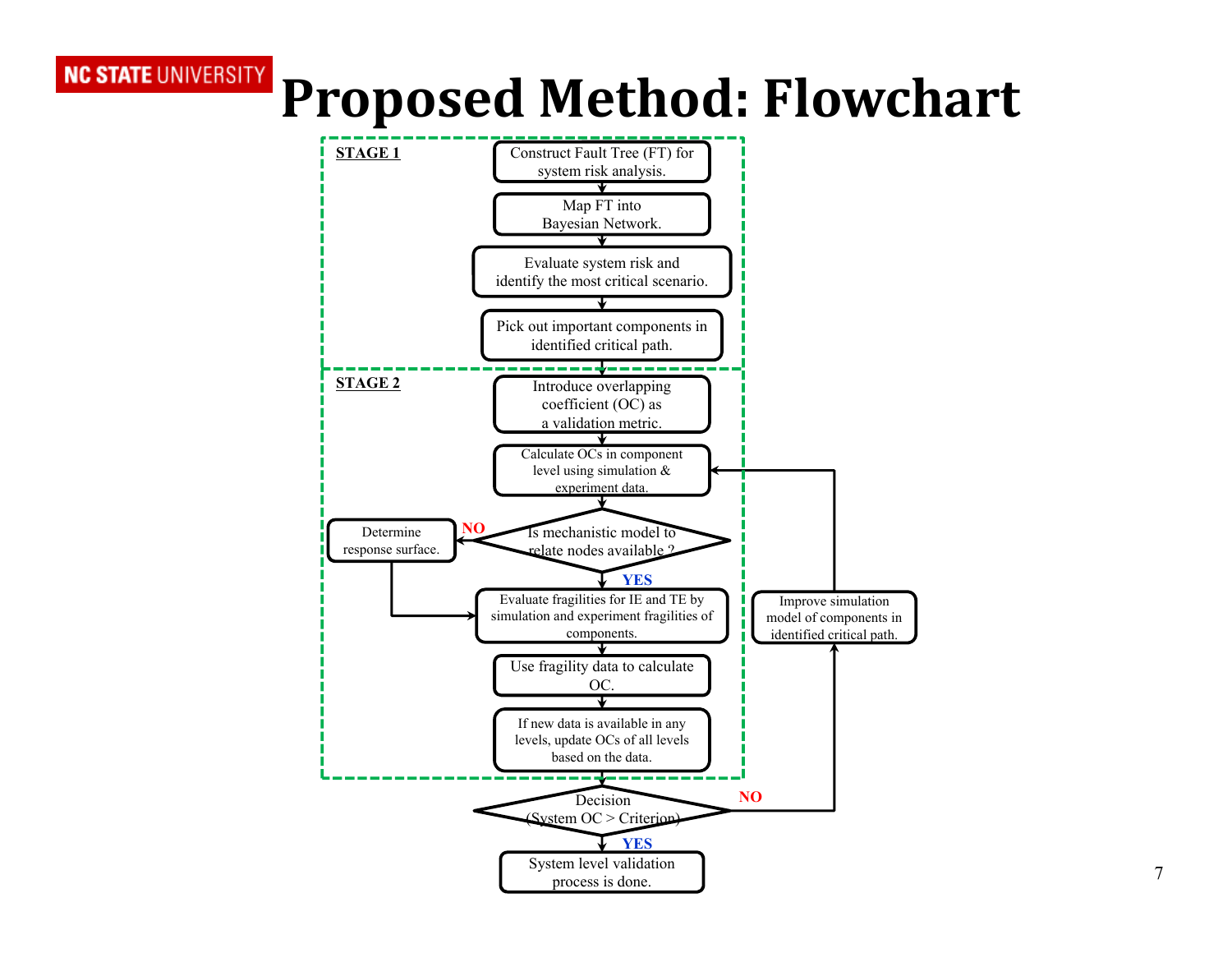### **Fault Tree Analysis**

- • Fault tree analysis typically includes two ways:
	- Qualitative evaluation: logical expression of top event (*TE*) and minimal cut-sets
	- Quantitative evaluation: probabilities of all events and importance measures
- •For example,  $\frac{1}{2}$

$$
TE = (C1 \cap C2) \cup (C3 \cup C4) \qquad : \text{Logical expression}
$$
  
= C1 \cdot C2 + C3 + C4 : \text{Minimal cut-sets}

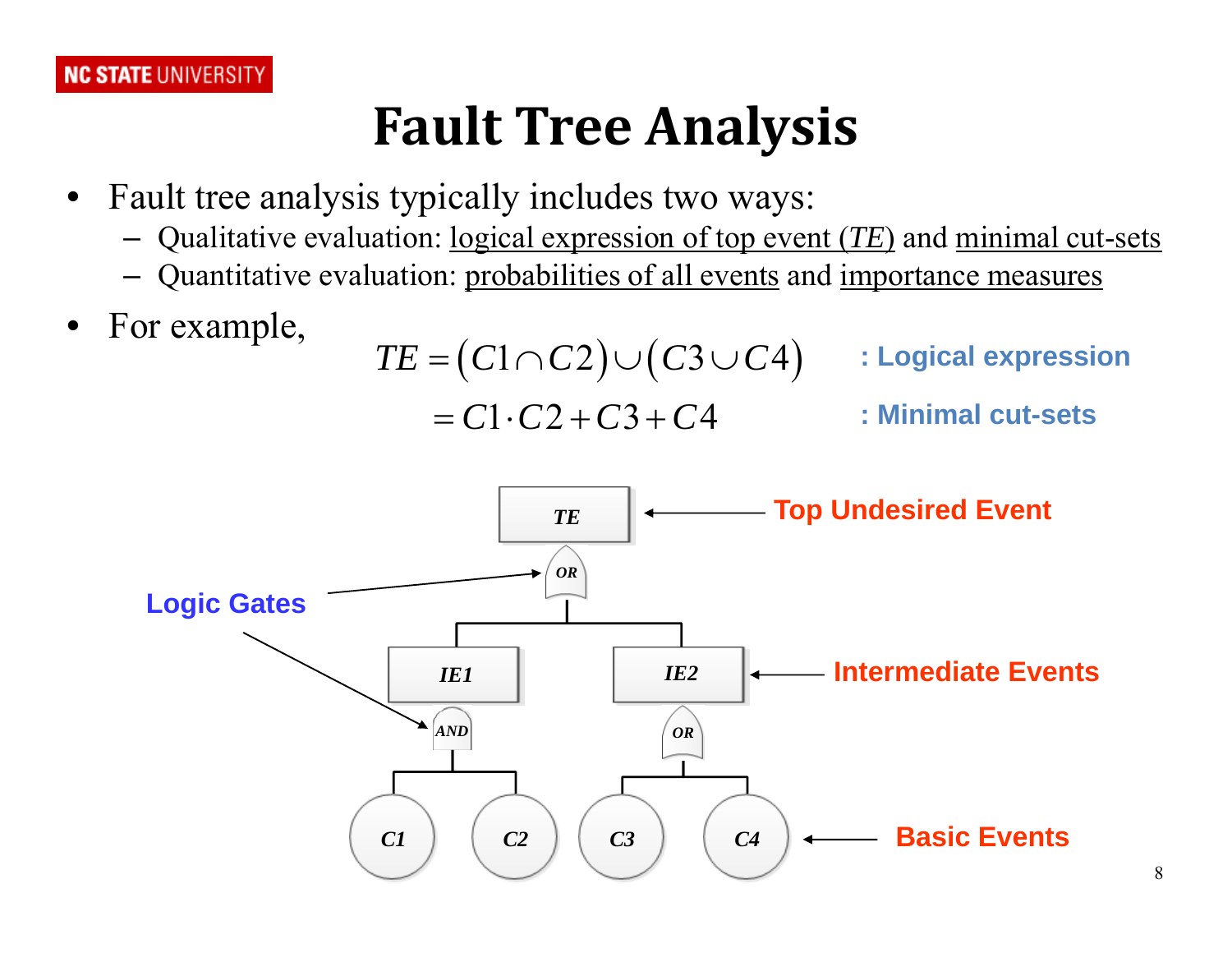## **Bayesian Network**

- $\bullet$  Bayesian network is the directed acyclic graph:
	- Each node represen<sup>t</sup> variable and has conditional probability table (CPT).
	- Arcs signify direct relationship between the linked nodes.
	- The CPT assigned to nodes specify how strongly the linked nodes influence each other.
- •For example,

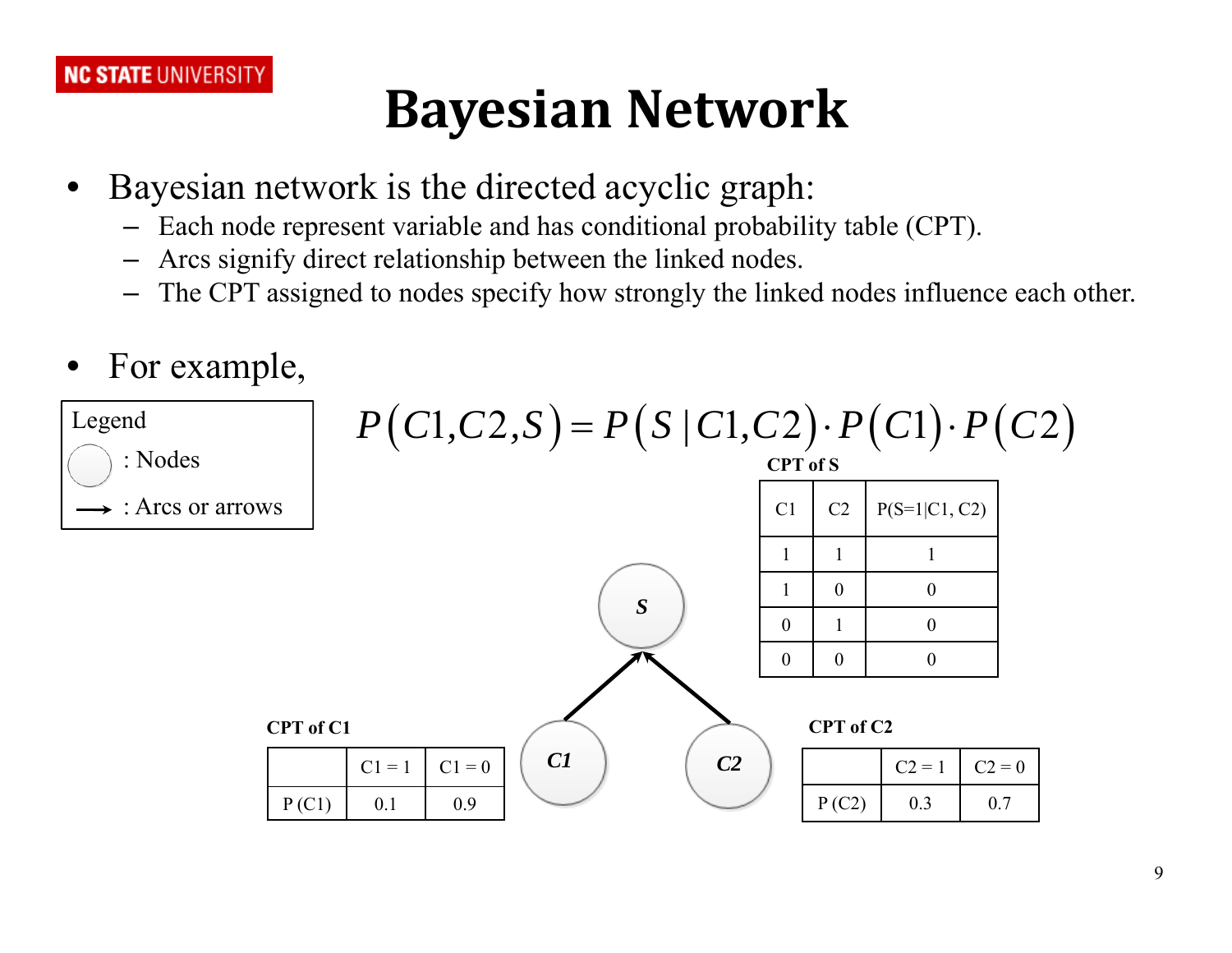

#### **Bayesian Network**

 $\bullet$  The Bayesian network (BN) can manage various kinds of statistical dependencies of components more than fault tree (FT) analysis can do:



 $\leq$ BNs which FT cannot specify  $>$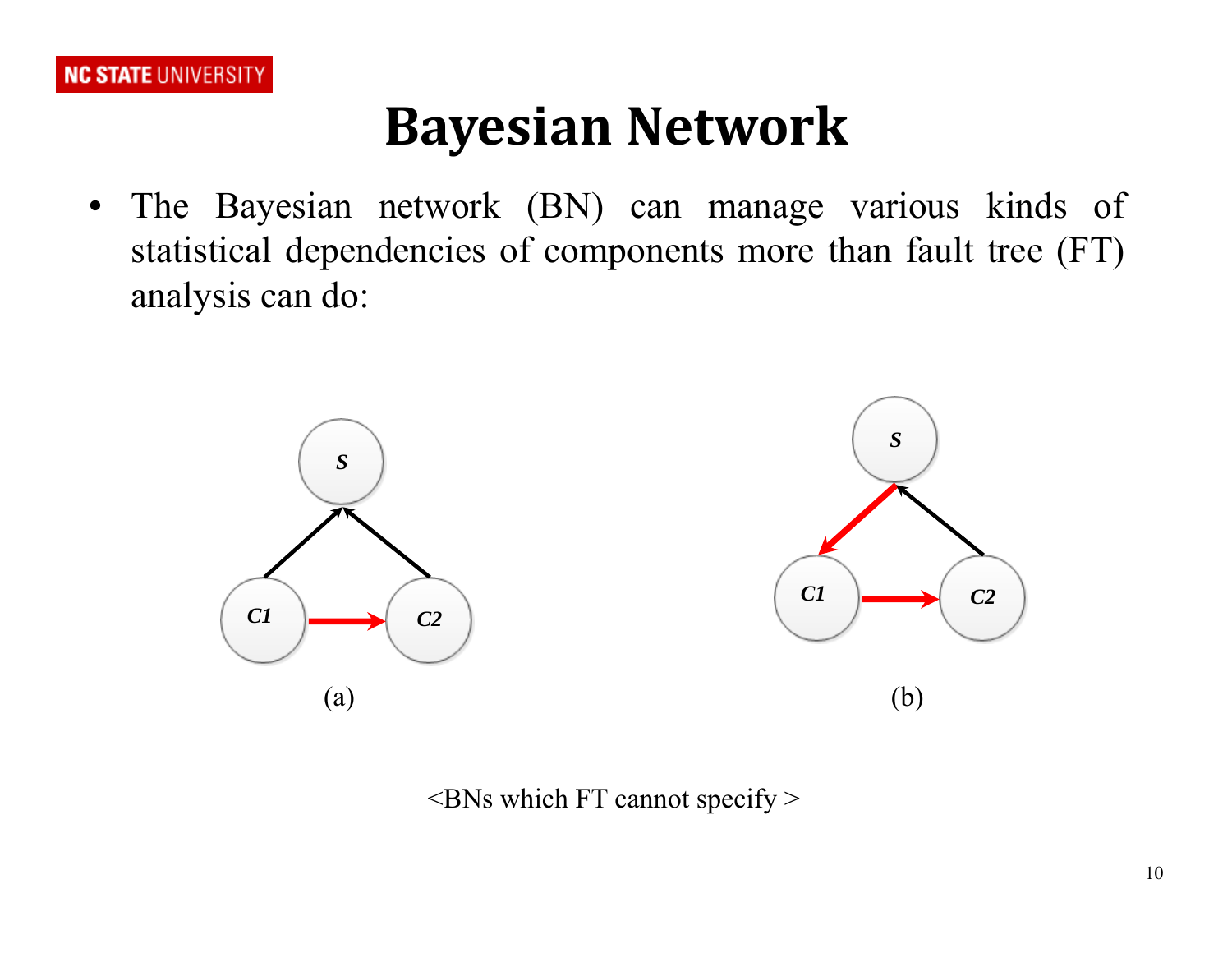## **Bayesian Inference**

- $\bullet$  Bayesian inference can deal with uncertainties of event occurrence probabilities (**p**), and incorporate newly obtained data (**D**) in any levels.
- $\bullet$  Markov Chain Monte Carlo (MCMC) is utilized to obtain the posterior PDF

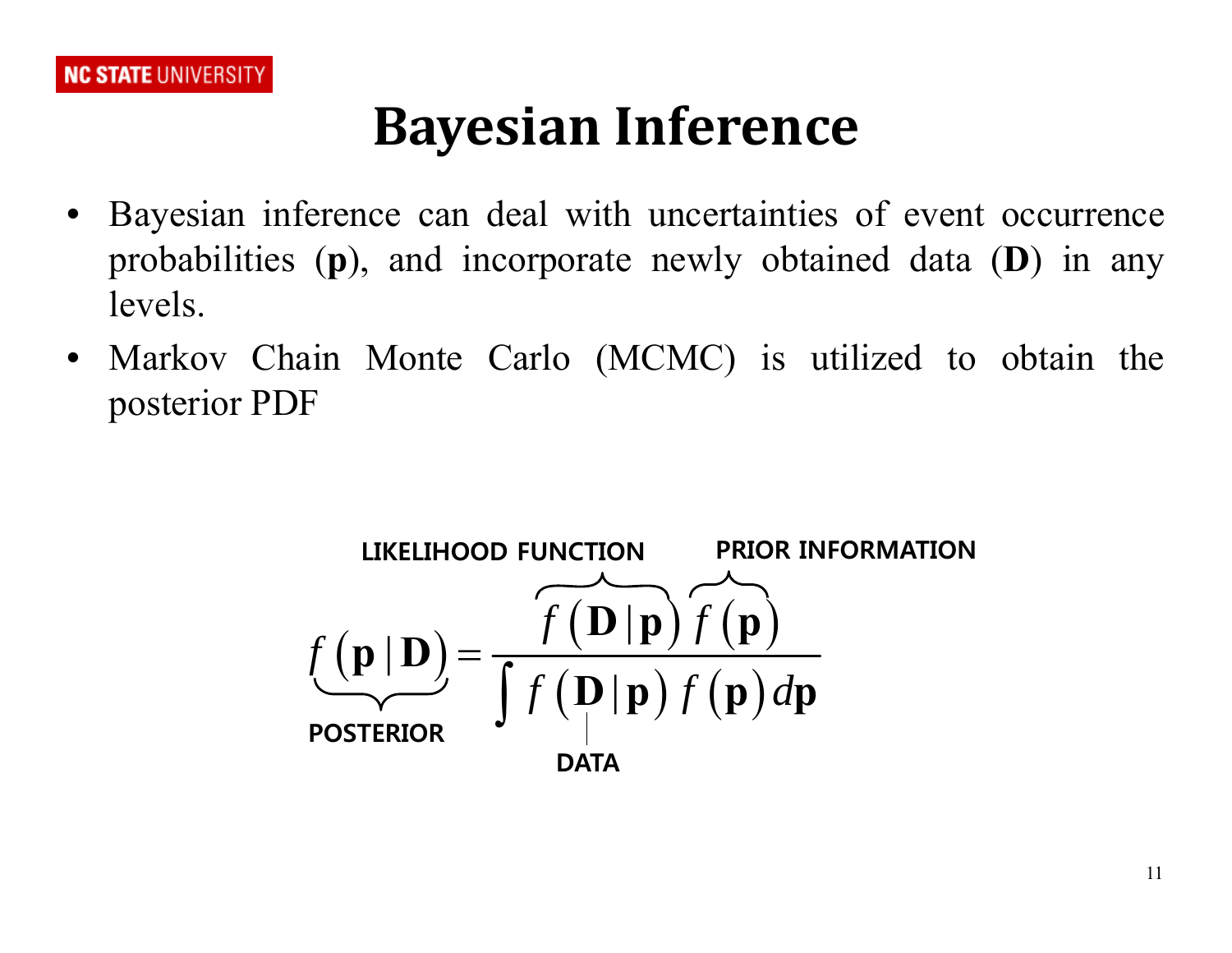## **Risk Calculation in PRA**

 $\bullet$  Risk (annual probability of occurrence) for an event is evaluated by convolution of hazard curve and the corresponding fragility curve as following:

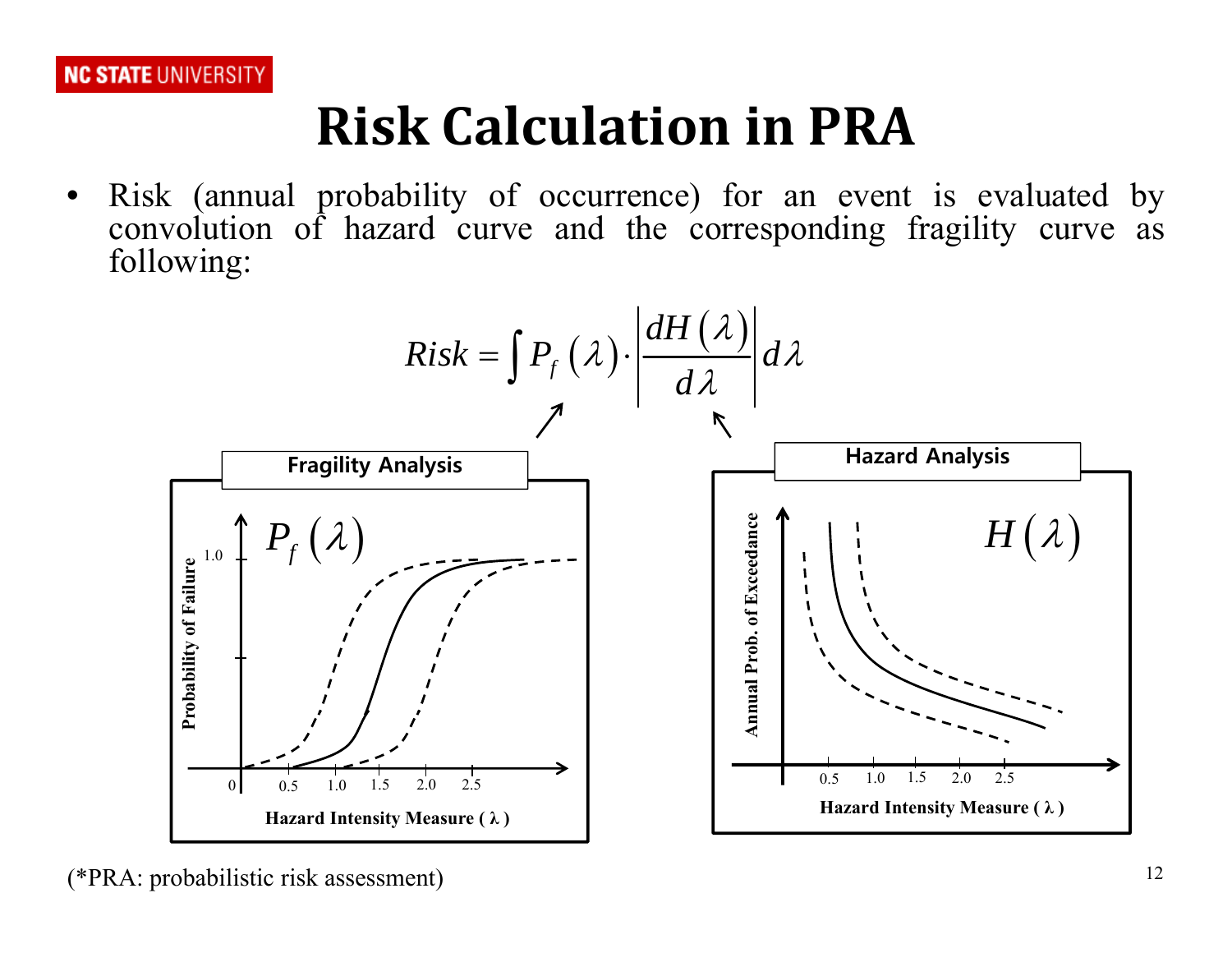### **Ex.1: Fault tree for B‐P System Failure**



**Risks of C1, C2, C3 and C4 are evaluated by convolution of given seismic hazard curve and the seismic fragility curves.**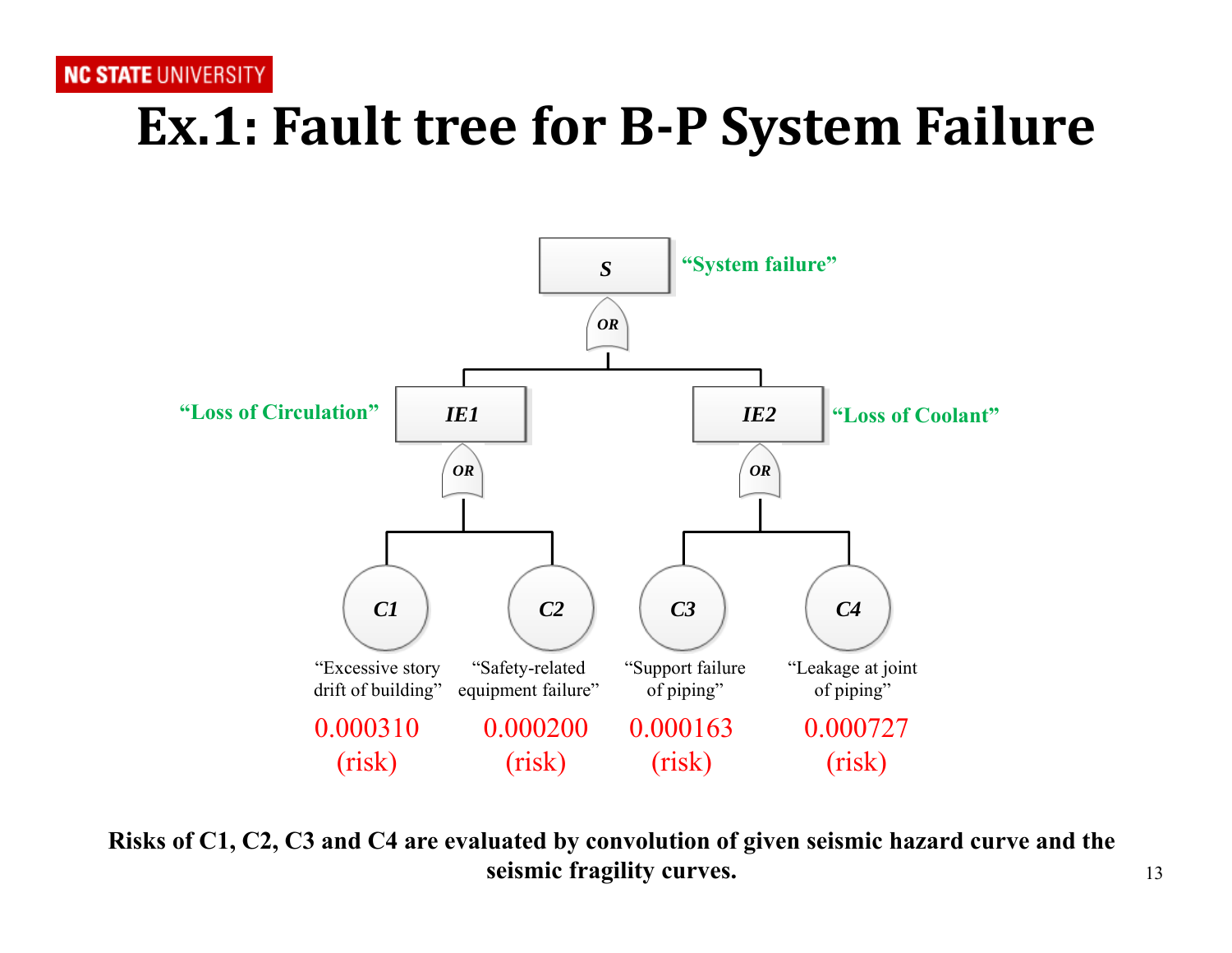## **Ex.1: Additional Dependences in BN**

 $*Ci \sim \text{Normal}(\mu, c.o.v \cdot \mu)$ 

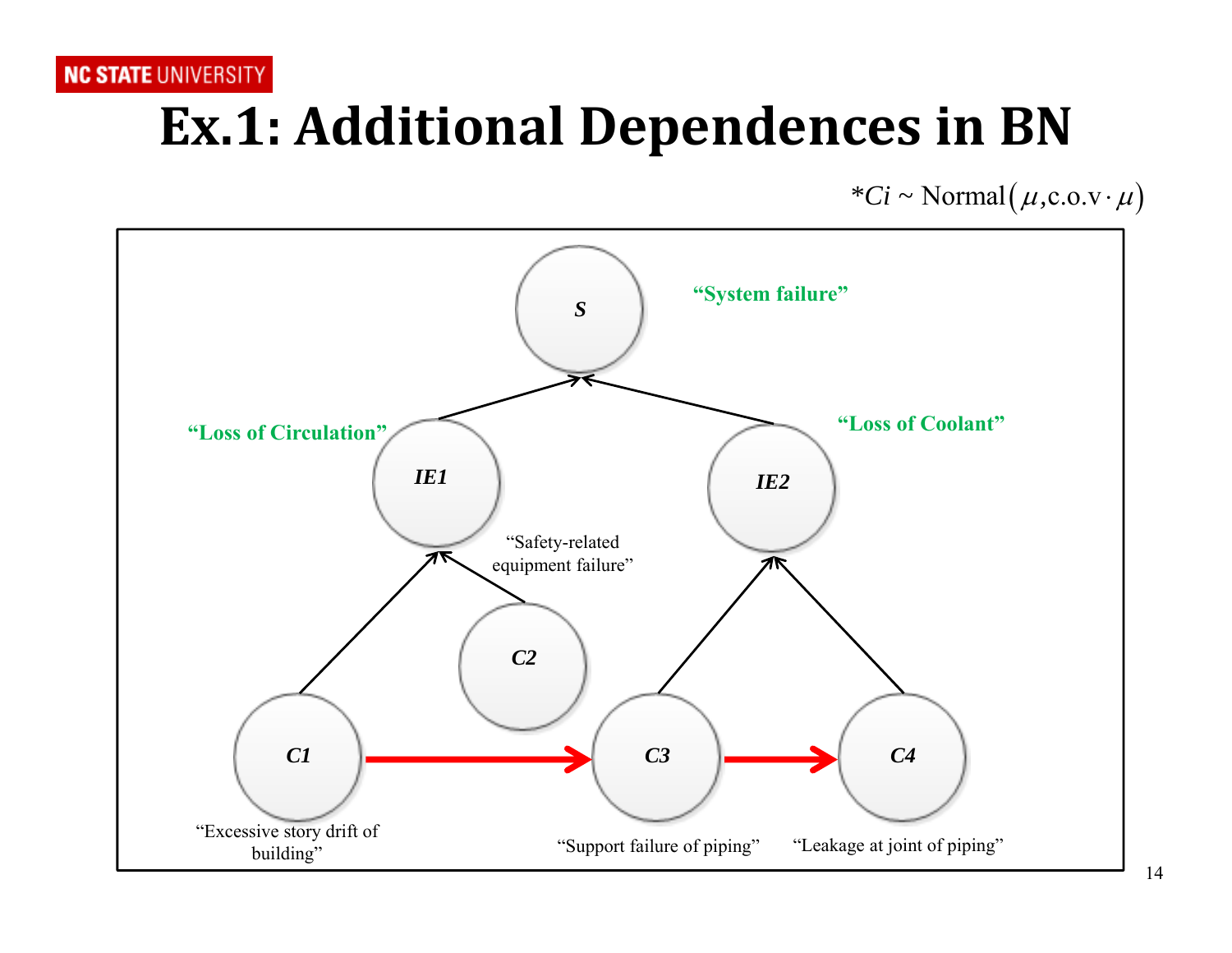#### **Bayesian Network & Critical Scenario (Ex)**

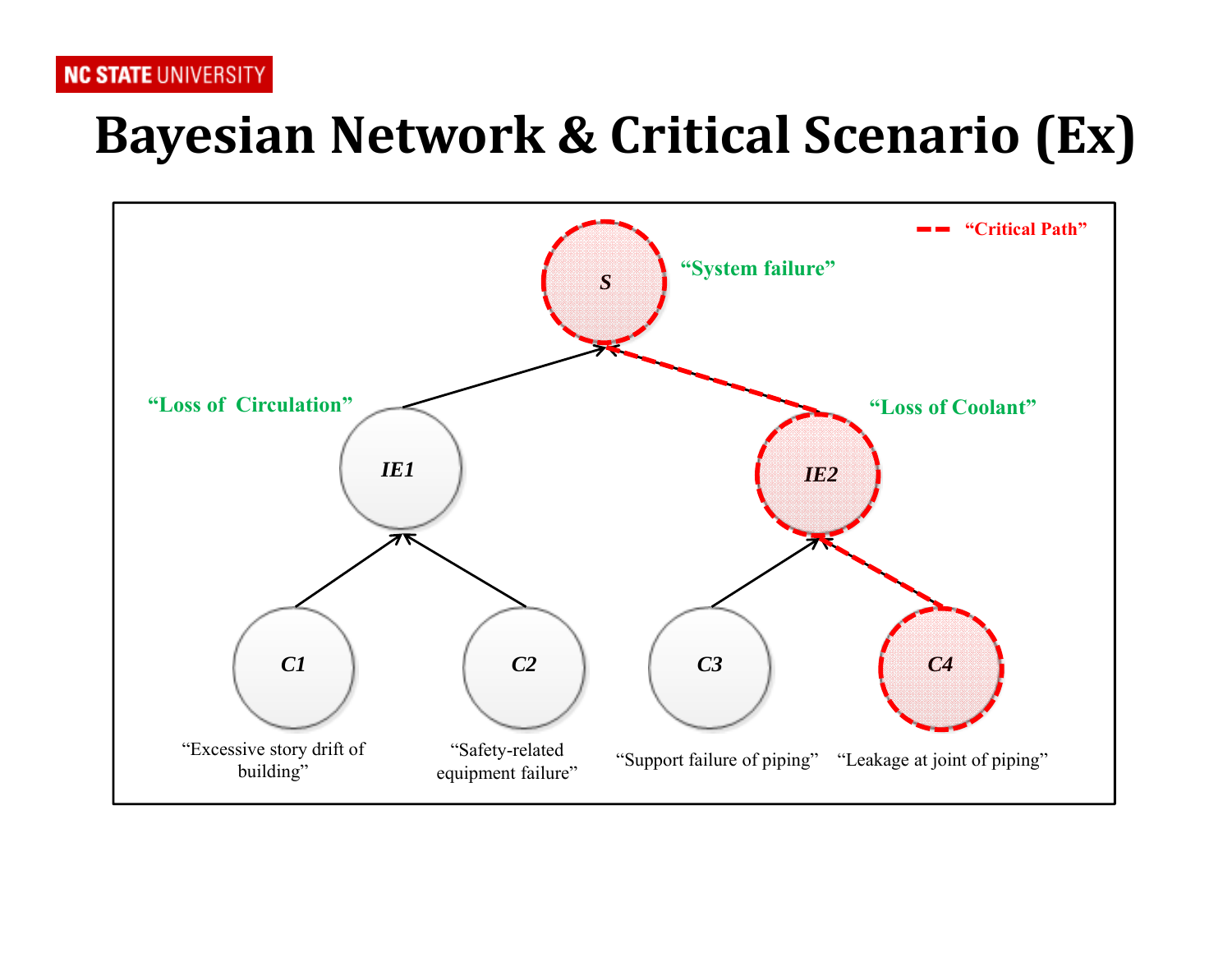#### **OC in All Levels (Ex)**



16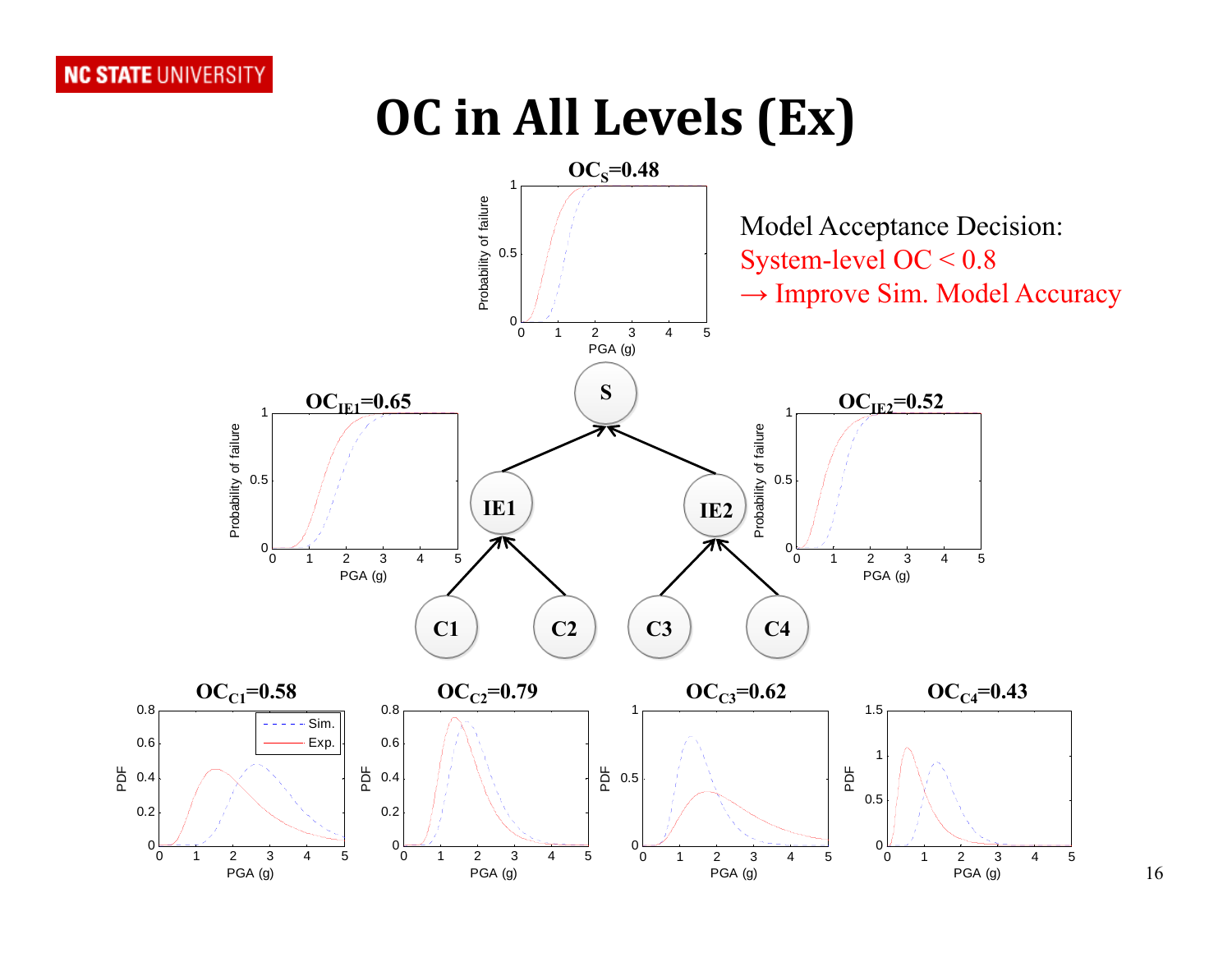### **Additional Data (Ex)**



#### **Additional Discrete data in IE2 node**

| <b>PGA</b>       | $N_{\rm f}$ / * To |
|------------------|--------------------|
| 1.0 <sub>g</sub> | 6/30               |
| 1.5 <sub>g</sub> | 15/30              |

\**Nf* : Number of failures, *To*: Total occurrence

**Fragility curves of system failure with/without discrete data of IE2**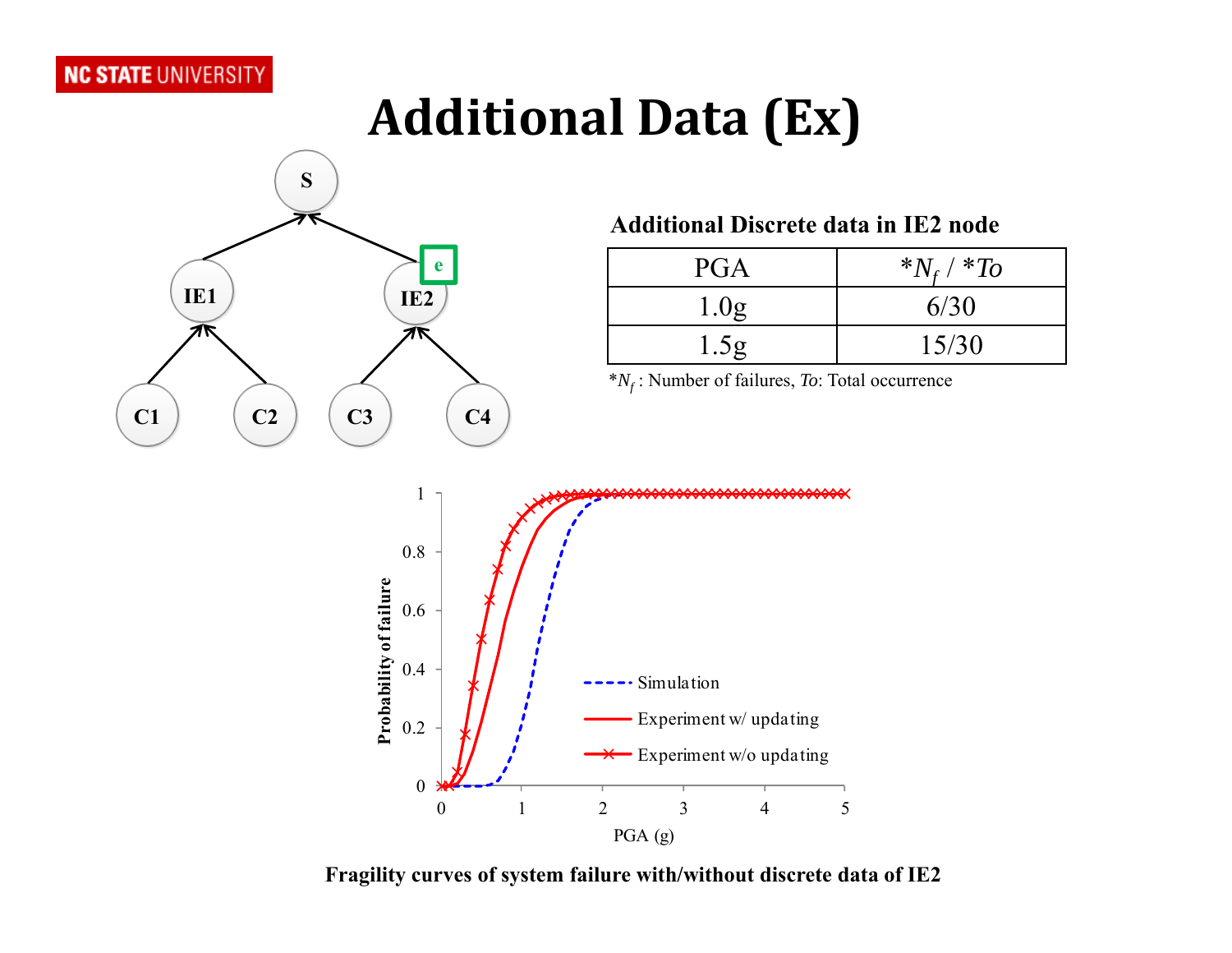#### **Improve Simulation Model (Ex)**

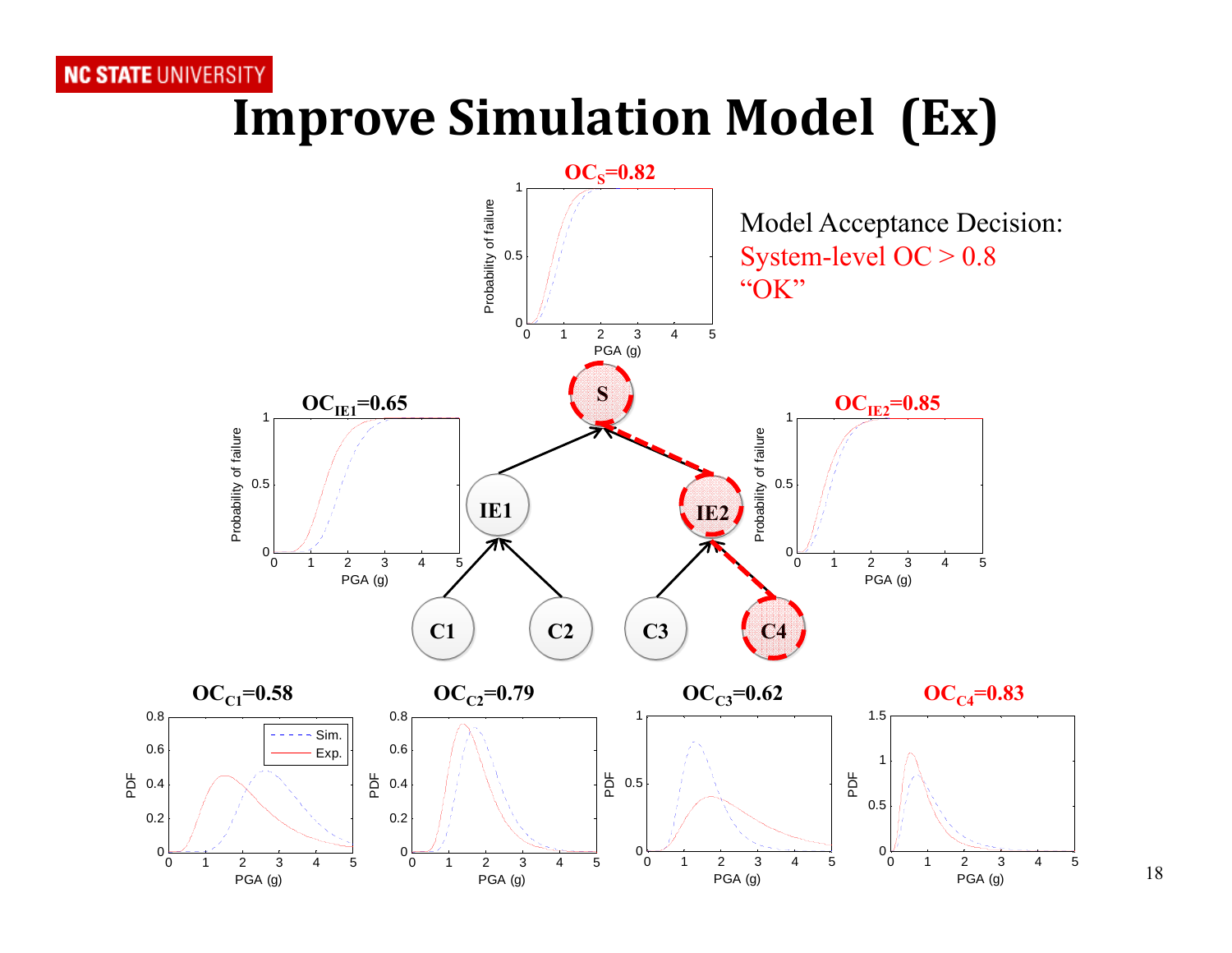### **Challenges: Data Driven Risk‐Based Decision Making**



"Humans in the Loop" at All Levels